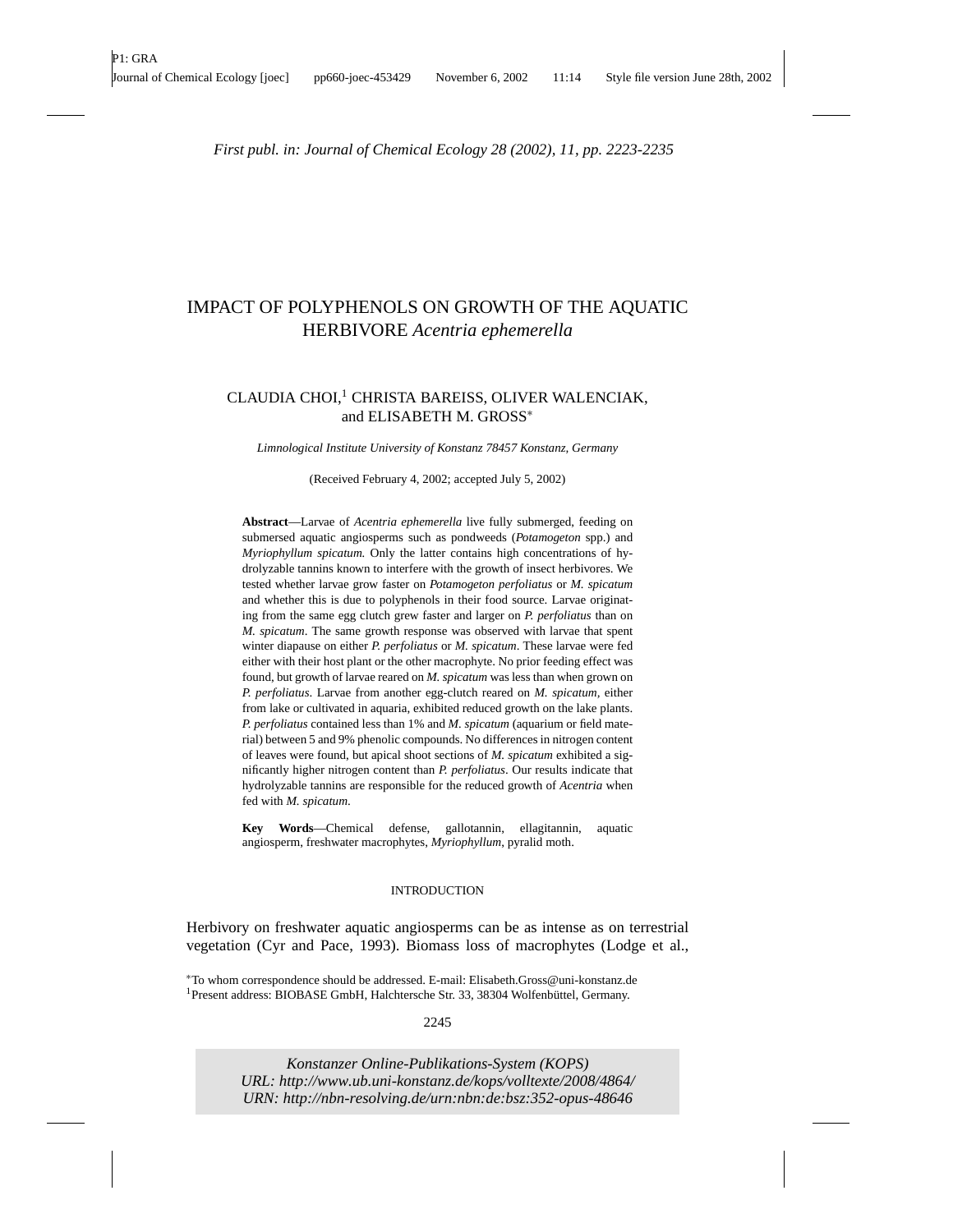1998) and even changes in macrophyte community composition due to herbivory by both vertebrate (van Donk, 1998) and invertebrate (Johnson et al., 1998; Gross et al., 2001) herbivores have been reported. In the last decade, many studies have shown that chemical defenses of freshwater macrophytes are important, occurring as frequent as in marine or terrestrial macrophytes (Newman et al., 1996; Bolser et al., 1998; Wilson et al., 1999; Kubanek et al., 2000).

Phenolic compounds and especially tannins (polyphenols) are widely recognized as effective herbivore deterrents in terrestrial (Feeny, 1970; Hagermann and Butler, 1991) and marine systems (Steinberg and van Altena, 1992) but not in freshwater plants. Submerged aquatic angiosperms generally contain lower concentrations of phenolic compounds compared to emergent or floating leaved macrophytes (Gross, 1999; Smolders et al., 2000). One exception is *Myriophyllum spicatum* L. (Haloragaceae), which contains high concentrations of phenolics (Smolders et al., 2000), especially gallo- and ellagitannins (Gross et al., 1996; Gross, 1999). Hydrolyzable tannins are the dominant type of phenolics present in *M. spicatum* and other Haloragaceae (Saito et al., 1989; Gross et al., 1996; Nakai et al., 2000). Tellimagrandin II (1,2,3-tri-*O*-galloyl-6 (*S*)-hexahydroxydiphenoylß-D-glucose), the major polyphenol present in *M. spicatum*, has strong algicidal and cyanobactericidal properties (Gross et al., 1996). Its concentration is highest in apical shoot sections where it reaches 1–5% of dry weight and accounts for up to 15% of all hydrolyzable tannins present in milfoil (Gross, 2000; Gross, unpublished results). In addition, condensed proanthocyanidins have been isolated from *M. brasiliense* and *M. spicatum* (Saito et al., 1989; Nakai et al., 2000).

Acentria ephemerella SCHIFFERMÜLLER & DENIS (Lepidoptera; named *Acentria* in the following) are important herbivores on *M. spicatum* (Johnson et al., 1998, Gross et al., 2001). Larvae of this aquatic pyralid moth feed exclusively on aquatic angiosperm tissue and avoid filamentous epiphytic algae (Johnson et al., 1998; Gross et al., 2001). *Acentria* feed on a variety of submerged macrophytes, especially pondweeds (*Potamogeton* spp.), *Ceratophyllum demersum* and *Elodea canadensis*, but avoid others, e.g., *Chara* spp. and *E. nuttallii* (Johnson et al., 1998; Gross and Johnson, unpublished results). Feeding on *M. spicatum* occurs predominantly on the apical shoot sections (Gross et al., 2001, 2002) despite the fact that the highest concentrations of hydrolyzable tannins are present in these plant parts (Gross, 2000). *Acentria* can fully develop on all above-mentioned host plants, but differences exist in the proportion of individuals reaching adulthood (Gross et al., 2001).

Phenolic compounds, especially polyphenols (hydrolyzable and condensed tannins), are well known to interfere with growth and development of many insect herbivores (Feeny, 1976; Hagerman and Butler, 1991). Reduced growth in insects has two major drawbacks. First, a smaller size of female pupae generally results in a lower number of eggs laid by the adult female and a decline in their overall fitness (Haukioja and Neuvonen, 1985; Kaitaniemi et al., 1998; Osier et al.,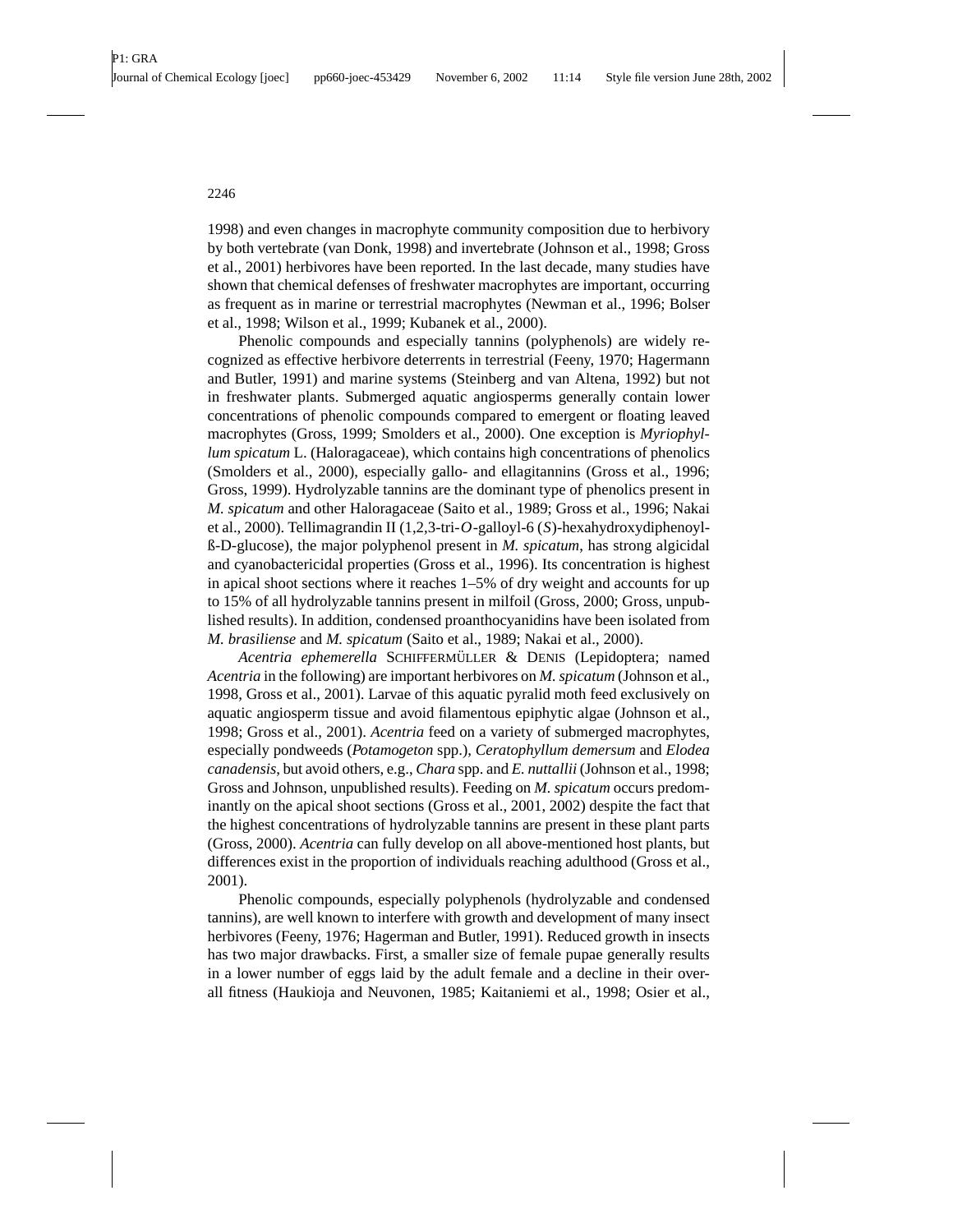2000; Tikkanen et al., 2000). Second, prolonged larval development can result in a higher predation mortality (Feeny, 1976; Benrey and Denno, 1997). However, plant polyphenols may also benefit insect herbivores. Higher tannin content in food plants of *Lymantria dispar* decreased the effectiveness of the bacterial pathogen *Bacillus thuringiensis* (Appel and Schultz, 1994).

We asked whether the polyphenol-rich milfoil would cause changes in growth of larvae similar to that observed in terrestrial lepidopteran larvae. The objectives of our study were to test whether the growth of *Acentria* larvae: (1) is influenced by polyphenol-containing freshwater angiosperms, (2) depends on the amount of polyphenols present in *M. spicatum*, and (3) is determined by prior feeding experiences.

## METHODS AND MATERIALS

*Plant Samples.* Samples of various submerged macrophytes (Table 1) were collected in lakes of the Finger Lakes area of New York, USA, or in northern and southern Germany. The screening for phenolic content in different macrophytes used whole upper shoots (25-cm long). When comparing *P. perfoliatus* and *M. spicatum* from Lake Constance, we dissected the upper 25-cm shoot sections into apical shoot sections, leaves, and stems. Plants were shock-frozen in liquid nitrogen, lyophilized, and stored in the dark at room temperature for further analysis.

*Analysis of Plant Chemistry.* All analyses were performed with ultrapure water and with analytical-grade (p.a.) or HPLC-grade solvents. Plant material was extracted with 50% aqueous acetone  $(v/v, 10 \text{ mg/ml solvent})$  over 2 hr and stirred constantly. Solids were centrifuged and the supernatant used for the analysis of the total phenolic content. Phenolic content was measured as described previously (Gross et al., 1996). Extracts were used in concentrations yielding absorbances  $(A_{750nm})$  between 0.1 and 0.5 AU. Calibration curves with tannic acid (Sigma) T8406) were used to calculate total phenolic content as tannic acid equivalents (TAE). The PVPP (polyvinylpolypyrrolidone, Sigma P6755) assay was performed to distinguish phenolic compounds from other redox active compounds of nonphenolic origin (Loomis and Battaile, 1966; Gross et al., 1996).

The carbon and nitrogen content of plant samples was measured with an Elementar Analysator NCS 2500 (CE Instruments/Thermoquest) using atropine sulfate as a standard (58.8% C, 4.0% N, C:N molar ratio 17:1). The protein content of leaves was determined by multiplication of the percent nitrogen content by 6.25 (Feeny, 1970). Soluble protein content was not determined because both Lowry and Bradford assays are sensitive to soluble phenolic compounds, and do not provide an exact measurement of protein content in plants with high concentrations of phenolic compounds (Gross, unpublished results).

*Growth Assays.* We performed three different growth assays using either newly hatched larvae of *Acentria ephemerella* (experiments I and II) from egg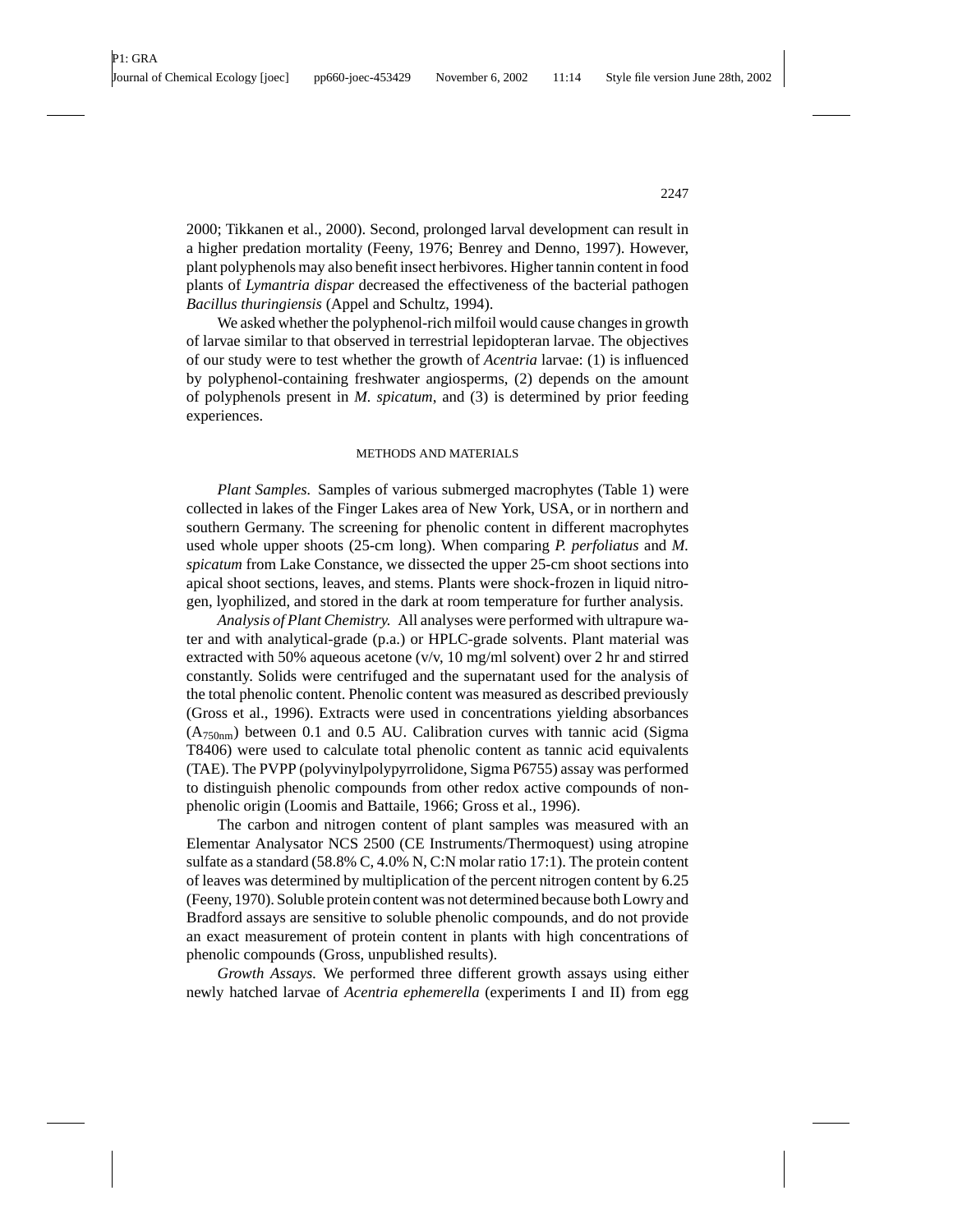clutches found in summer 1999, or diapausing larvae of *Acentria* (experiment III) found in late September 2000 on senescent shoots of *M. spicatum* and *P. perfoliatus.* All larvae originated from Lower Lake Constance. Macrophytes used in the experiments were either collected weekly in the lake or cultured prior to the experiments for at least three months in aquaria under constant conditions (18<sup>°</sup>C ± 1<sup>°</sup>C, 16L:8D photoperiod, 60  $\mu$ mol PAR/m<sup>2</sup>/sec). Head capsule width of larvae was measured with digital imaging at a mean precision of 1.5%.

*Experiment I.* To test whether polyphenol-rich *M. spicatum* affects the growth of *Acentria* larvae, we used two different treatments. Either newly hatched larvae were fed lake- or aquarium grown *M. spicatum* or *P. perfoliatus*. A clutch of 340 eggs found on *P. perfoliatus* in Lower Lake Constance on July 12, 1999, was used. Larvae that hatched during July 20–23 were randomly distributed to 12 well microtiter plates (50 larvae per treatment, maintained individually), and the remaining larvae were distributed equally to 100-ml glass jars with the respective food. Water and food were renewed twice a week. The head capsule width of the larvae was measured at intervals of 6 to 12 d. Until day 41, larvae that died were replaced with larvae of equal size from jars fed with the same host plant. The experiment ended at day 89.

*Experiment II.* In this experiment, we compared whether *Acentria* larvae differ in growth on *M. spicatum* derived from the lake or from aquaria. In Lower Lake Constance, on August 6, 1999, a second egg clutch was found on *P. perfoliatus.* The 370 eggs that hatched between August 10 and 13 were divided into two groups according to the procedure described in experiment I. The experiment ended on day 72 (October 21, 1999) because *M. spicatum* became senescent at this time.

*Experiment III.* This assay was designed to investigate whether previous food experience would influence the outcome of the growth assays with polyphenolrich and polyphenol-free freshwater macrophytes. *Acentria* hibernates in the larval stage and bores holes for shelter in lower stem sections of tall growing macrophytes, such as *P. perfoliatus* or *M. spicatum* (Gross et al., 2002). Larvae were collected on September 27, 2000, in Lower Lake Constance, near the island of Reichenau, and stored at 4◦C. In March 2001, working on ice, larvae were removed from the stems of macrophytes and freed from their hibernicula. They were placed individually in 30-mm-diam Petri dishes and fed with leaves of the macrophytes used in the different treatments submerged in 5 ml of tap water. Larvae that originated from *M. spicatum* were then fed with either *M. spicatum* or *P. perfoliatus* (MSMS or MSPF treatment). Larvae that came from *P. perfoliatus* plants were fed with either one of the two macrophytes (PFMS and PFPF treatment). In each treatment, 24 larvae were used. Larvae were reared for 53 d, and head capsule width was measured at the start of the experiment and then every 6–10 d.

*Statistical Analysis.* Data were analysed using the Student *t* test, one- or twoway ANOVA, and Tukey HSD *post-hoc* tests (Statistica 99 edition or SigmaStat, version 2.03).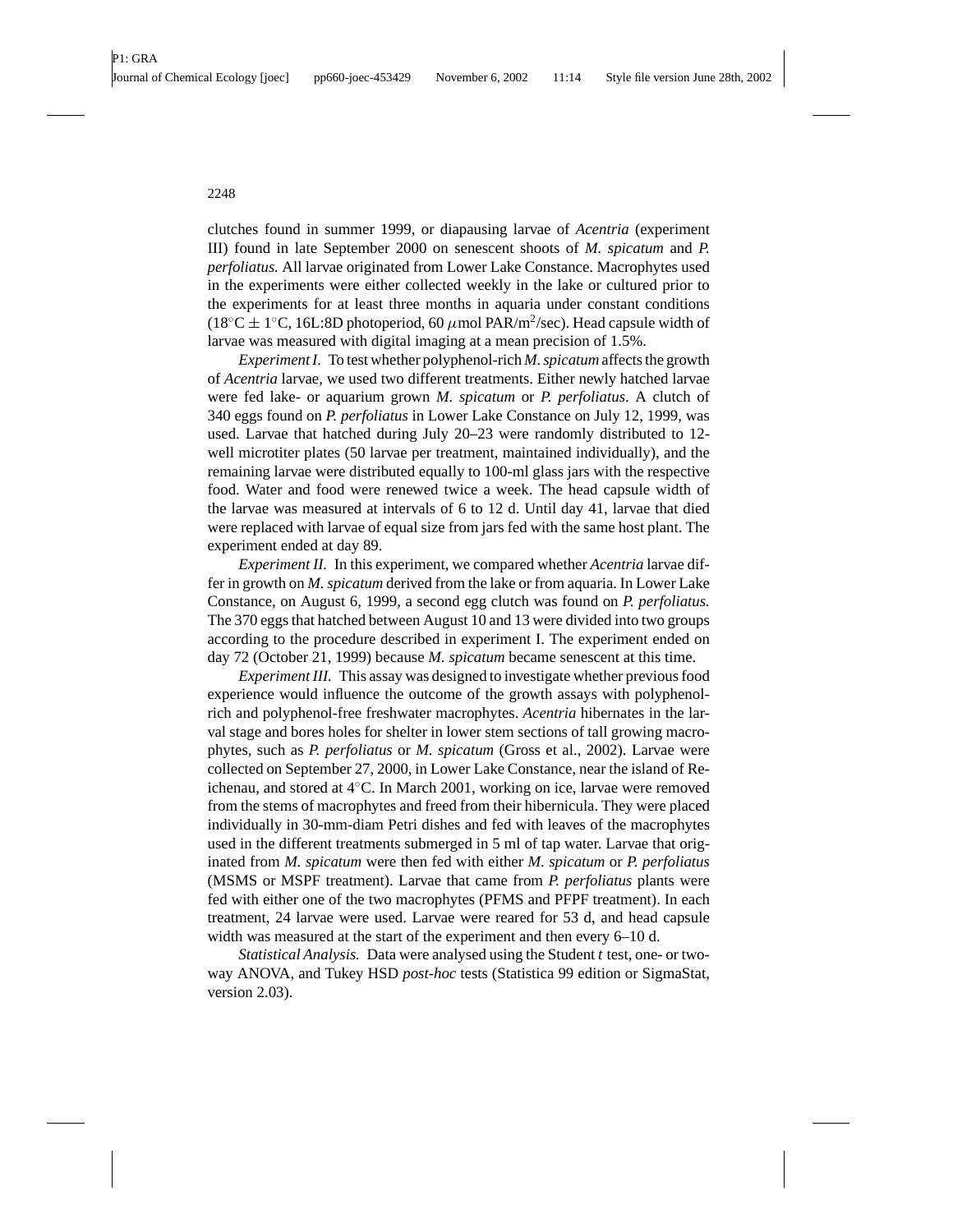#### **RESULTS**

*Plant Chemistry.* The phenolic content of aquatic angiosperms belonging to several families varied from  $\lt 1\%$  to 15%, measured as tannic acid equivalents (TAE) and based on dry mass dm, (Table 1). Several host plants of *Acentria ephemerella*, such as *Ceratophyllum demersum, Elodea canadensis* and *Potamogeton perfoliatus*, had < 1% TAE in their tissue. All members of the Haloragaceae (*Myriophyllum* spp., *Proserpinaca* sp.) contained > 6.5% dm phenolic compounds, approximately one order of magnitude higher than all other species investigated.

We tested the nutritional quality of the plants used in the growth experiments during late summer 1999. A comparison of leaves from the upper 25-cm shoot sections of *P. perfoliatus* and *M. spicatum*, sampled during late summer of 1998 and 1999, demonstrated that in both years the latter had a significantly higher phenolic content than *P. perfoliatus* (Table 2, 9% vs. 1% TAE in both years, *P* < 0.006). More than 95% of all tannic acid equivalents in *M. spicatum* were phenolic compounds and precipitated with PVPP. Approximately 50% of the tannic acid equivalents in *P. perfoliatus* were of nonphenolic origin. *M. spicatum* plants kept for several months in aquaria exhibited a lower leaf phenolic content than those taken directly from the field (aquarium:  $5.5 \pm 0.4\%$  TAE, mean  $\pm$ 2 SEM, *N* = 9; lake, samples taken in summers 1998–2000 at peak biomass of

|                            | Tannic acid equivalents (mg/g dm) | Different     |           |  |
|----------------------------|-----------------------------------|---------------|-----------|--|
| Aquatic angiosperms        | Mean $\pm$ 1 SD                   | Range         | locations |  |
| Haloragaceae               |                                   |               |           |  |
| Myriophyllum alterniflorum | $79.8 \pm 11.0$                   | 67.6–88.9     | 3         |  |
| M. heterophyllum           | $66.7 + 6.6$                      | $62.4 - 74.3$ | 3         |  |
| M. spicatum                | $83.2 + 8.8$                      | 68.7-101.7    | 15        |  |
| M. verticillatum           | 67.5                              | $65.4 - 69.6$ | 2         |  |
| Proserpinaca palustris     | 148.6                             | 148.6         |           |  |
| Other families             |                                   |               |           |  |
| Ceratophyllum demersum     | $8.3 \pm 1.8$                     | $6.5 - 10.1$  | 3         |  |
| Elodea canadensis          | $6.0 \pm 1.3$                     | $4.9 - 7.0$   | 3         |  |
| Najas flexilis             | 3.6                               | 3.6           |           |  |
| Potamogeton perfoliatus    | $9.4 + 4.5$                       | $4.5 - 12.1$  | 3         |  |
| Ranunculus trichophyllus   | $18.9 \pm 1.7$                    | $16.7 - 21.0$ | 3         |  |

TABLE 1. COMPARISON OF TOTAL PHENOLIC CONTENT OF VARIOUS SUBMERGED MACROPHYTES*<sup>a</sup>*

*<sup>a</sup>* Only data from plants taken during maximum plant biomass at different sites/in different lakes were taken into account. Upper 25 cm of shoot sections were taken for the analysis. Data are presented as tannic acid equivalents based on plant dry mass. Data represent means, 1 SD, and range of samples taken in late summer from different locations.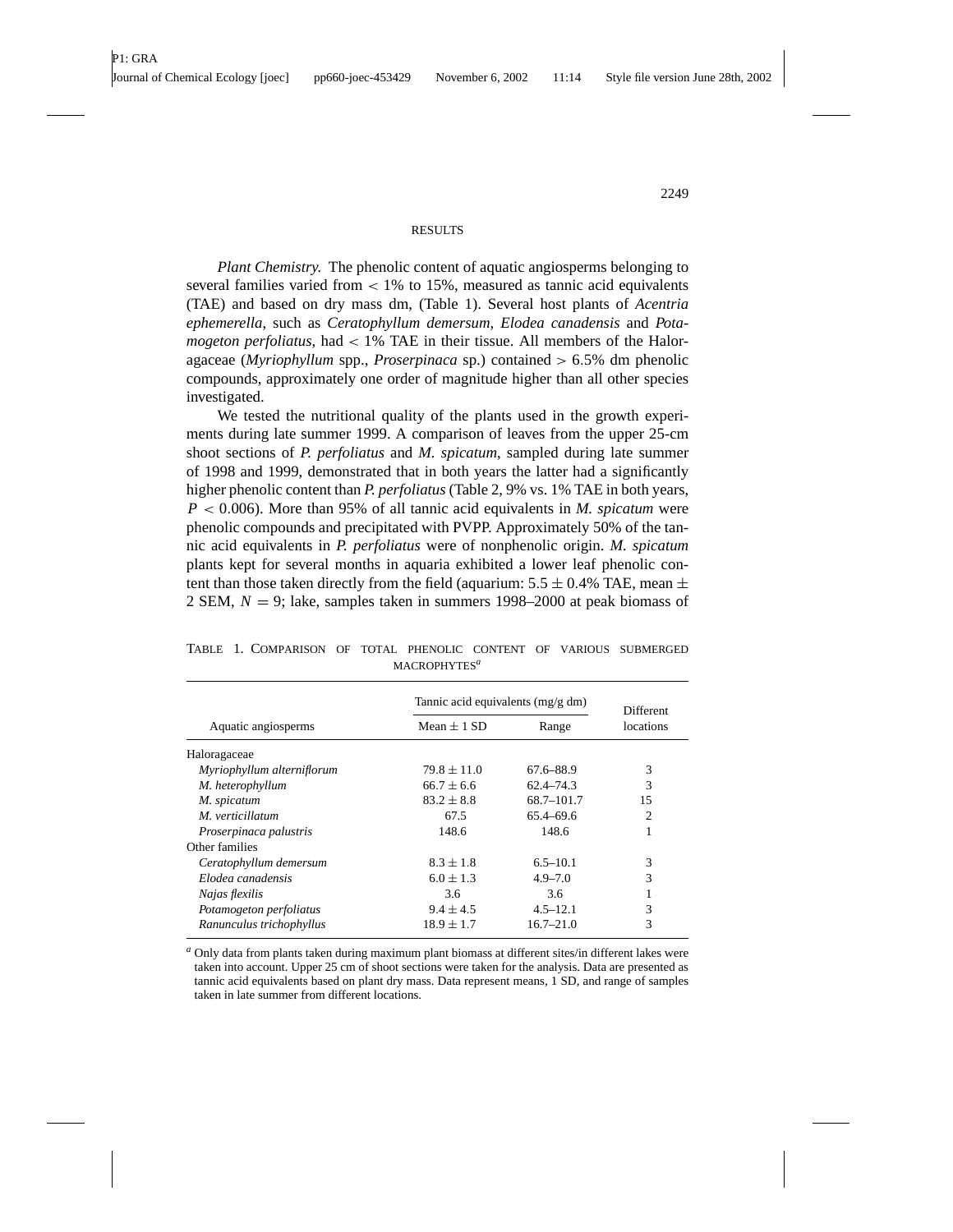|              | Tannic acid equivalents $(mg/g dm)$ |                                |          |                |
|--------------|-------------------------------------|--------------------------------|----------|----------------|
|              | M. spicatum                         | P. perfoliatus                 |          |                |
| 1998<br>1999 | $88.0 \pm 16.0$<br>$94.6 \pm 30.0$  | $11.6 \pm 7.8$<br>$12.1 + 7.7$ | 85<br>53 | 0.001<br>0.006 |

TABLE 2. COMPARISON OF TOTAL PHENOLIC CONTENT OF SUBMERGED MACROPHYTES USED AS HOST PLANTS IN OUR GROWTH EXPERIMENTS*<sup>a</sup>*

*<sup>a</sup>* Only leaves from the upper 25 cm of shoot sections were taken for the analysis. *M. spicatum* and *P. perfoliatus* were collected in Lake Constance during the maximum growing period (July–September) of 1998 and 1999 ( $N = 3$  each; mean  $\pm 2$ SEM).

*M. spicatum:* 9.0  $\pm$  1.0% TAE,  $N = 9$ , Student's *t* test,  $t = 6.0$ ,  $P < 0.001$ ). Whereas the phenolic content of aquarium plants stayed more or less the same, we observed a steady decline in field milfoil from 12% at the beginning of August to 7% at the end of September and < 5% TAE at the end of October 1999 (linear regression, TAE =  $333.5 - 0.99 \times (time)$ ;  $R = -0.97$ ;  $P < 0.001$ ). When comparing the phenolic content of *M. spicatum* samples taken in late September to late October 1998–2000 with those of aquarium plants, no difference was found (*M. spicatum* fall  $5.8 \pm 1.3\%$  TAE,  $N = 6$ ; aquarium samples as above,  $t = 0.5$ ,  $P = 0.7$ .

Nitrogen content is commonly used as a proxy for protein content and thus nutritional quality of host plants for herbivores. Leaves of *P. perfoliatus* and both field- or aquarium grown *M. spicatum* had a nitrogen content of 3.6–3.8% dm, and were not significantly different (Table 3; one-way ANOVA,  $P = 0.8$ ). The apical shoot sections of *P. perfoliatus* exhibited a significantly lower nitrogen content (3.3%) than those of either aquarium or field *M. spicatum* (4.8–5.4%; Table 3; one-way ANOVA,  $P < 0.001$ ). Using the conversion factor of 6.25 (Feeny, 1970), to estimate the content of soluble protein, we calculated a content of 22–24% in

|                         |                                    | Nitrogen                           |                                  |            |             |                |
|-------------------------|------------------------------------|------------------------------------|----------------------------------|------------|-------------|----------------|
|                         |                                    | M. spicatum                        |                                  |            |             |                |
|                         | Field                              | Aquarium                           | Field                            | МS         | F           | P              |
| Leaves<br>Apical shoots | $3.6 \pm 0.4 a$<br>$4.8 \pm 0.4 a$ | $3.6 \pm 0.4 a$<br>$5.4 \pm 0.5 a$ | $3.8 \pm 0.3 a$<br>$3.3 + 0.3 h$ | 0.1<br>8.6 | 0.3<br>20.1 | 0.8<br>< 0.001 |

TABLE 3. NITROGEN CONTENT (% OF DM) OF MACROPHYTES USED IN GROWTH EXPERIMENTS WITH *Acentria* LARVAE*<sup>a</sup>*

 $a$  Data represent means  $\pm 2$  SEM of 6 to 12 independent samples. Results of one-way ANOVAs for each plant part are presented. Different letters indicate treatments that vary significantly at  $\alpha = 0.05$ .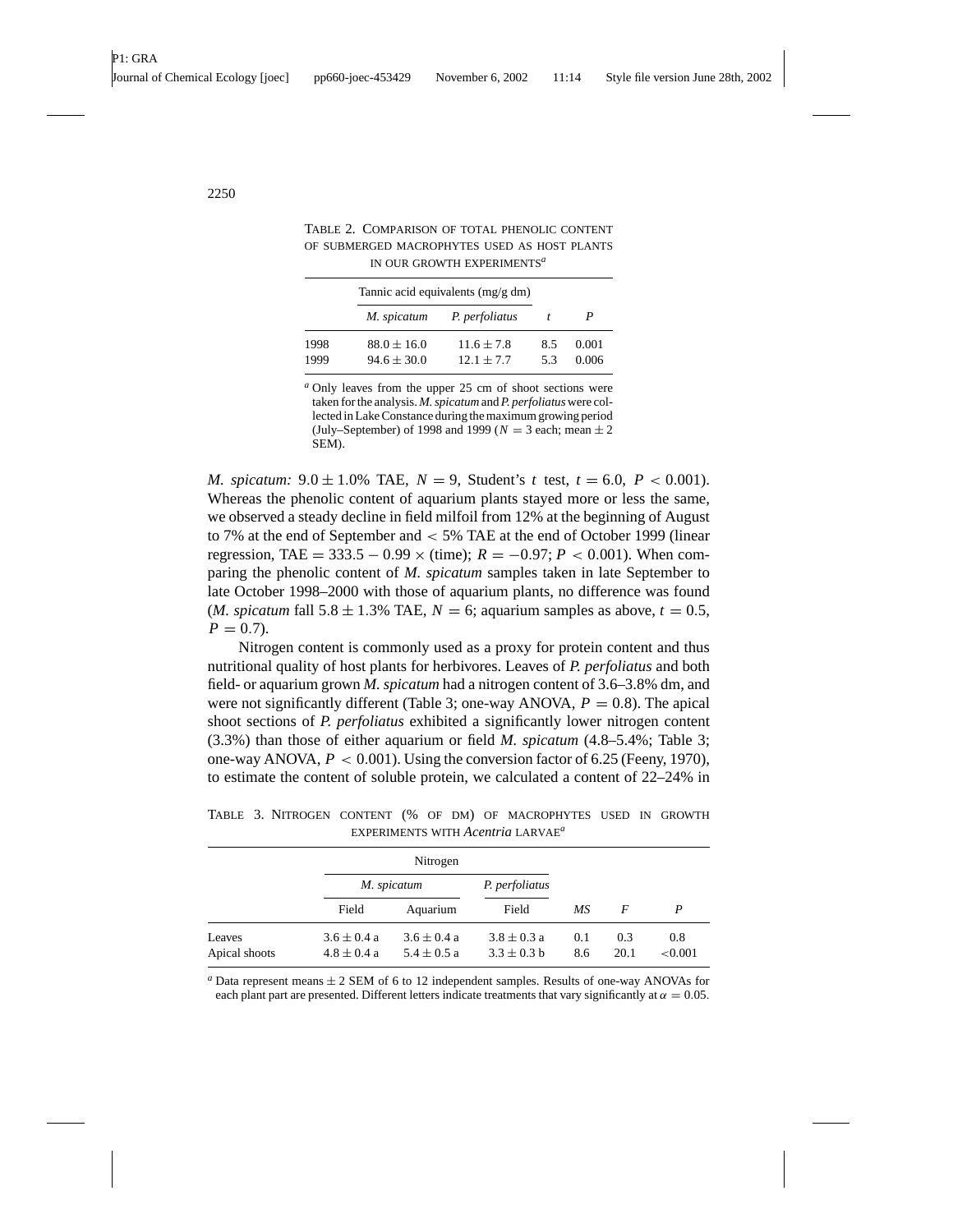

FIG. 1. Newly hatched *Acentria* larvae reared on different freshwater macrophytes. Growth was measured as headcapsule width. A) Experiment I: *Acentria* reared on *Potamogeton perfoliatus (PF)* and *Myriophyllum spicatum (MS)*. B) Experiment II: *Acentria* reared on fresh *M. spicatum* harvested weekly from the lake *(MS Fld)* or cultured in aquaria *(MS Aq)*.  $N = 50$  each per treatment in both experiments,  $N = 14-15$  per treatment at the end of the experiments. Data represent means  $\pm 2$  SEM.

leaves of *P. perfoliatus* and *M. spicatum*. The carbon content of all plants ranged between 35 and 42% dm and the C:N molar ratio varied from 8:1 to 14:1.

*Growth Experiments.* In experiment I, larvae developed differently on *P. perfoliatus* and *M. spicatum* (Fig. 1A). Larvae did not differ in size at the beginning of the experiment (*M. spicatum* head capsule widths  $= 238 \pm 2 \mu m$ ; *P. perfoliatus*  $=$  $234 \pm 2\mu$ m, mean  $\pm 2$  SEM,  $N = 50$  each,  $P = 1.0$ ). The average head capsule width of larvae reared on *P. perfoliatus* was larger than when fed with *M. spicatum* (Figure 1A). The two-way ANOVA showed a significant treatment effect ( $F_{1,554}$  = 225.5,  $P < 0.001$ ), a significant time effect ( $F_{7,554} = 180.2$ ,  $P < 0.001$ ), and the interaction of treatment and time was also highly significant ( $F_{7,554} = 9.6$ ,  $P < 0.001$ ). From the third week until the end of the experiment, larvae were larger on *P. perfoliatus*than on *M. spicatum* (*P* < 0.05). The largest larvae on *P. perfoliatus* reached a head capsule width of 1190  $\mu$ m; the average size being 983  $\pm$  58 $\mu$ m  $(N = 14)$ . Some larvae fed with *M. spicatum* also reached a head capsule width of more than 900  $\mu$ m, but not until the end of the experiment; others stayed well below 600  $\mu$ m, resulting in the lower mean size (712  $\pm$  76 $\mu$ m, *N* = 15). In both treatments, larval size reached a plateau after 40 days, indicating the end of growth.

Experiment II was performed with another egg clutch found on *P. perfoliatus*. This was divided into two treatment groups; one group was fed fresh *M. spicatum* collected weekly in the field, and one was fed *M. spicatum* from aquaria. During most of the experiment, larvae fed with aquarium plants grew better than those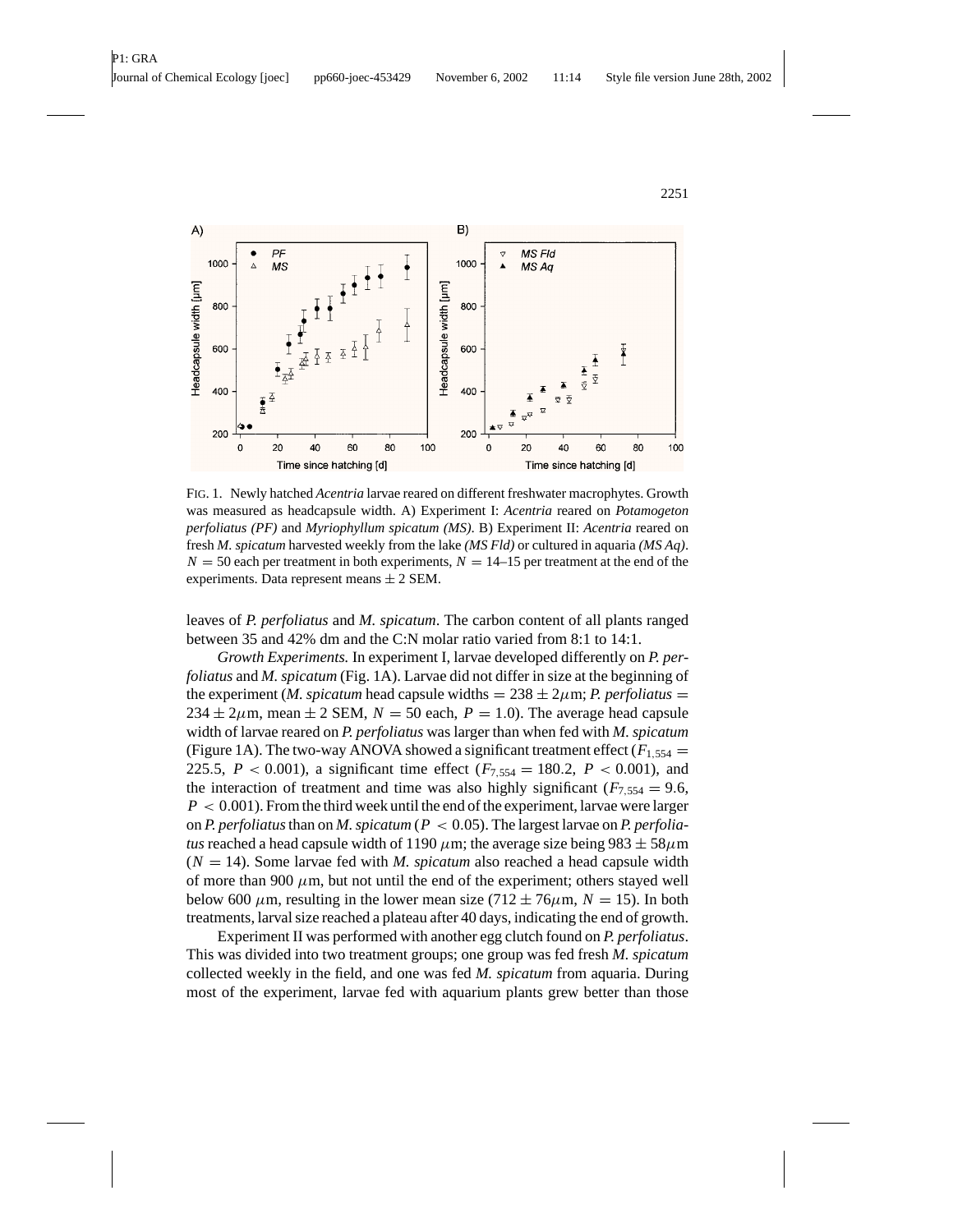reared on field *M. spicatum* (Figure 1B). Again, in the two-way ANOVA we observed a significant treatment  $(F_{1,242} = 199.8, P < 0.001)$ , a significant time  $(F_{4,241} = 51.0, P < 0.001)$ , and a significant interaction effect  $(F_{4,241} = 5.0, P <$ 0.001). *Post-hoc* tests revealed significant differences at days 13 to 57 (*P* < 0.005), but not at the end of the experiment (day 72,  $P = 0.98$ ). At this time (end of October) we had to stop the experiment, because milfoil started to decay in the lake. During September and October 1999, field milfoil no longer had a higher phenolic content compared to plants from the aquaria (field 5.8%, aquarium 5.5% TAE,  $t = 0.5$ ,  $P = 0.7$ ).

In experiment III, we investigated whether previous feeding experience would influence the growth of *Acentria* on polyphenol-rich or polyphenol-free macrophytes. This experiment was conducted with larvae that had started winter diapause in either *P. perfoliatus* or *M. spicatum*, and we assumed that these were the plants the larvae fed on previously. Larvae dissected from *P. perfoliatus* or *M. spicatum* stems did not differ in size (mean head capsule width all larvae  $556 \pm 16 \,\mu \text{m}$ ; mean  $\pm 2$  SEM; range 400–707  $\mu$ m). Larvae then developed differently depending on the macrophyte being offered for food. The two-way ANOVA showed a significant treatment effect  $(F_{3,362} = 18.8, P < 0.001)$ , a significant time effect  $(F_{4,362} =$ 293.1,  $P < 0.001$ ) and a significant time  $\times$  treatment interaction effect ( $F_{12,362} =$ 6.9, *P* < 0.001). Starting with day 15, larvae fed with *P. perfoliatus* (treatments PFPF and MSPF) were significantly larger than those shifted from *P. perfoliatus*to *M. spicatum* (PFMS) ( $P = 0.015$ ). At the end of the experiment, larvae were either large (PFPF/MSPF), or small (PFMS/MSMS) with mean head capsule widths of 1014/989 or 891/834  $\mu$ m, respectively (Figure 2). *Post-hoc* tests revealed that these treatments differed significantly at day 40 ( $P < 0.02$ ) and day 53 ( $P < 0.005$ ).

## DISCUSSION

Our study shows that the performance of a true aquatic shredder–herbivore, *Acentria ephemerella*, is correlated with the presence and amount of phenolic compounds in their host plants. In our screening, all members of the Haloragaceae contained high concentrations of phenolic compounds, approximately one order of magnitude higher than other macrophytes investigated. Smolders et al. (2000) also found that *M. spicatum* had a high phenolic content, reporting a mean concentration in leaves of 8.4%. Phenolic compounds in this species are predominantly gallo- and ellagitannins (Gross et al., 1996). In contrast, according to our assays, *P. perfoliatus* always contained less than 1% phenolic compounds. In another study, *P. perfoliatus* contained less than 2% phenolic compounds (Smolders et al., 2000), and no tannins were found in this species (McClure, 1970).

The mean nitrogen content of 3.6–3.8% dm in leaves of the freshwater macrophytes used in our experiments fits well within the range found in other studies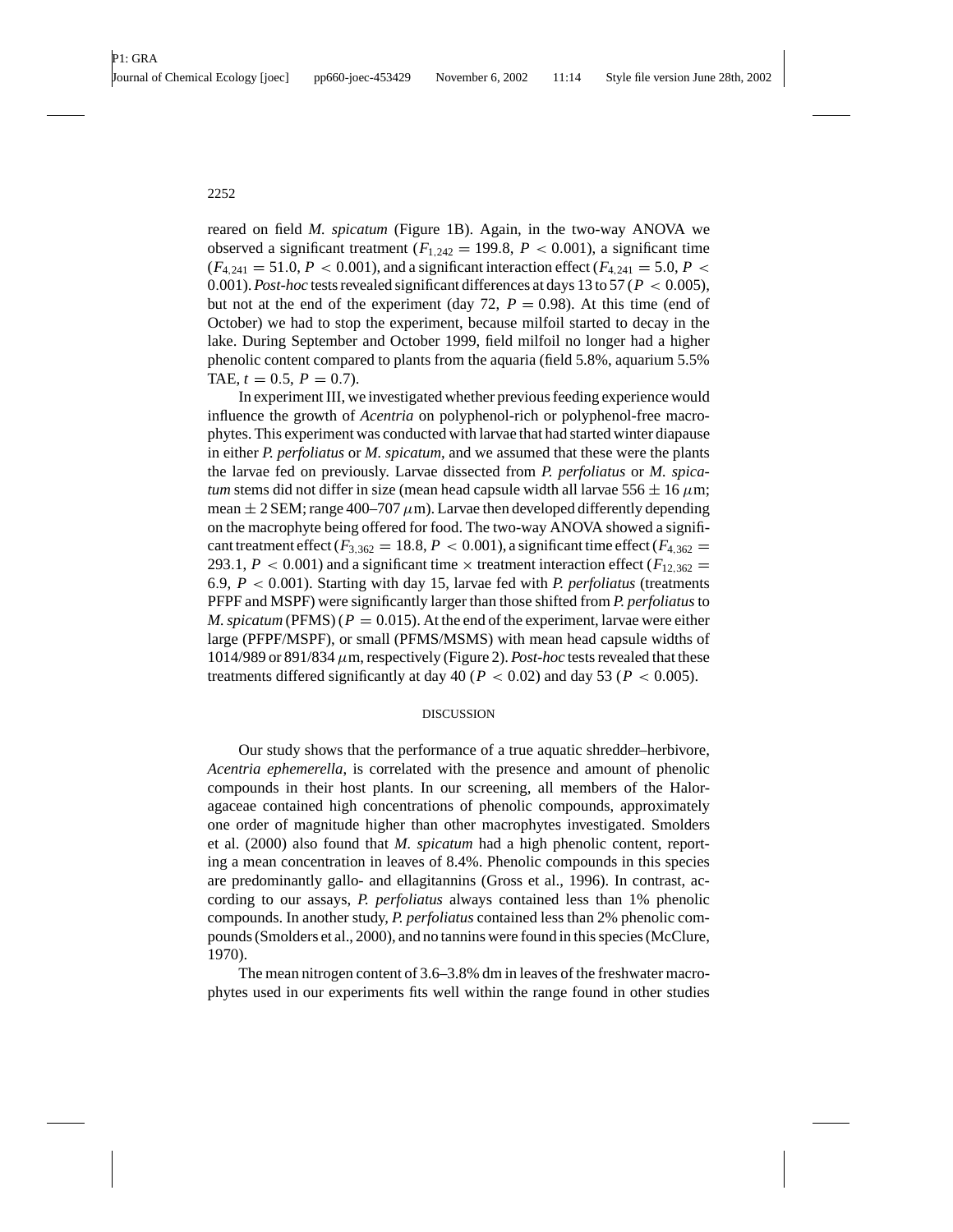

FIG. 2. Experiment III: final head capsule width of*Acentria* larvae that had a winter diapause in their life cycle in shoot sections of either *Potamogeton perfoliatus (PF)* or *Myriophyllum spicatum (MS)*. Larvae were fed in a reciprocal design with either the macrophyte they originated from or the other macrophyte (PFPF, PFMS; MSPF, MSMS). Data represent means  $\pm 2$  SEM of their size at day 53. Different letters indicate treatments that vary significantly at  $\alpha = 0.05$ .

(Nichols and Keeney, 1976; Spencer and Ksander, 1999). Nitrogen content was the same in all host plants, and was apparently not limiting the growth of *Acentria*. Therefore, the decreased size of *Acentria* in our experiments seems to be a result of the high concentration of polyphenols in *M. spicatum*. Two different experimental designs demonstrated that *Acentria* grew faster on *P. perfoliatus* than on *M. spicatum*. In experiments I and II, larvae differed significantly in size 3 wk after hatching, depending on the source of food offered. In these experiments, larvae originated from the same egg clutch. In experiment III, we used diapausing larvae retrieved from either milfoil or *P. perfoliatus*, suggesting they had used the respective plant for feeding prior to hibernation. Based on our laboratory findings, one would expect field larvae to be smaller on milfoil than on *P. perfoliatus* in fall. However, diapausing larvae from both macrophytes did not differ in size. This can be explained by examining the differences in life-cycle between the plants. Larvae first colonize *P. perfoliatus* in spring, and later move to *M. spicatum* at the end of summer (Gross et al., 2002). This is probably related to the earlier emergence of *P. perfoliatus* and later senescence of *M. spicatum* in Lake Constance. Thus, larvae on milfoil have a longer time for development and may reach the same size for hibernation as those already diapausing in lower stems of *P. perfoliatus* (Gross et al., 2002). Our results in experiment III indicate that larvae stay longer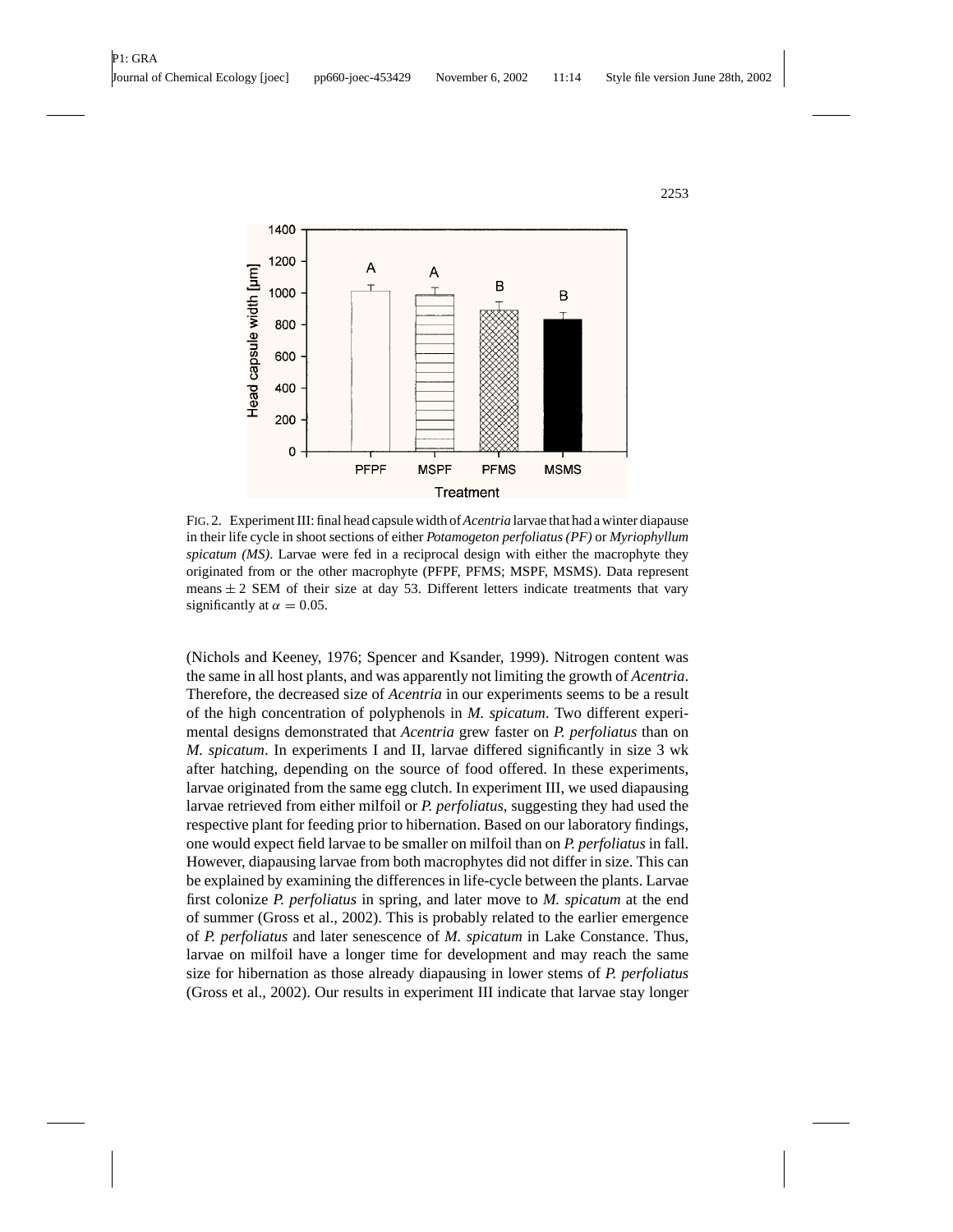at different instar stages with *M. spicatum*, thus reaching a similar size later than larvae fed with *P. perfoliatus*.

Apparently, not only the presence but also the amount of polyphenols present in *M. spicatum* determine the final size of *Acentria* larvae. *M. spicatum* from the field or from aquaria exhibited no difference in their nitrogen content. However, field plants contained, on average, twice as much polyphenols as aquarium plants. In the fall at the end of experiment II, this difference disappeared. At that time, larvae in both treatments were the same size. Unfortunately, we could not extend the experiment due to the senescence of *M. spicatum* in the lake. The final proof that polyphenols, especially hydrolyzable tannins, are solely responsible for the reduced growth of *Acentria* can only be obtained with a defined artificial diet to which selected polyphenols are added in various concentrations. Unfortunately, *Acentria* can not be reared on artifical diets. We have tested several commonly used lepidopteran diets (wheat germ-, pinto bean-based diets) or alginate- and agar-based diets used in marine studies. Larvae did not accept any of these and did not survive (Gross, unpublished results).

Feeding preferences of the semi-aquatic moth *Munroessa gyralis*(Pyralidae), were not related to phenolic compounds, protein concentration or the leaf toughness of macrophytes (Dorn et al., 2001). Field observations and laboratory tests show that *Acentria* larvae prefer the apical meristems of *M. spicatum* compared to lower shoot sections (Gross et al., 2001). Apical meristems contain significantly higher concentrations of polyphenols and tellimagrandin II than lower shoots (Gross, 2000). Despite the reduced growth observed in these experiments, larvae can fully metamorphose on *M. spicatum* (Johnson et al., 1998, 2000; Gross et al., 2001, 2002), and are frequently found associated with this macrophyte (Painter and McCabe, 1988; Newman and Maher, 1995; Johnson et al., 2000). Larvae may benefit from feeding at apical tissue of milfoil because of the higher nutrient content and a better protection from visually oriented predators (Gross et al., 2002). Additionally, the antimicrobial activity of polyphenols (Walenciak et al., 2002) may protect *Acentria* from bacterial and fungal pathogens and thus compensate for reduced growth. Whether milfoil polyphenols affect the overall fitness of *Acentria* remains to be elucidated.

In this study, we have shown that *Acentria* exhibits a reduced growth on the polyphenol containing *M. spicatum* compared to *P. perfoliatus.* This may ultimately lead to a lower female fecundity, as observed in many other lepidopteran studies (Haukioja and Neuvonen, 1985; Kaitaniemi et al., 1998; Tikkanen et al., 2000). The antinutritional effects of dietary tannins result most often in a depressed growth rate and feed utilization efficiency (Hagerman and Butler, 1991). Apparently, gut symbiontic microorganisms are also involved in the allelochemical interaction of polyphenols and herbivores (Walenciak et al., 2002). Nonetheless, the exact mechanism of tannin interference with digestion in Lepidoptera is still unknown.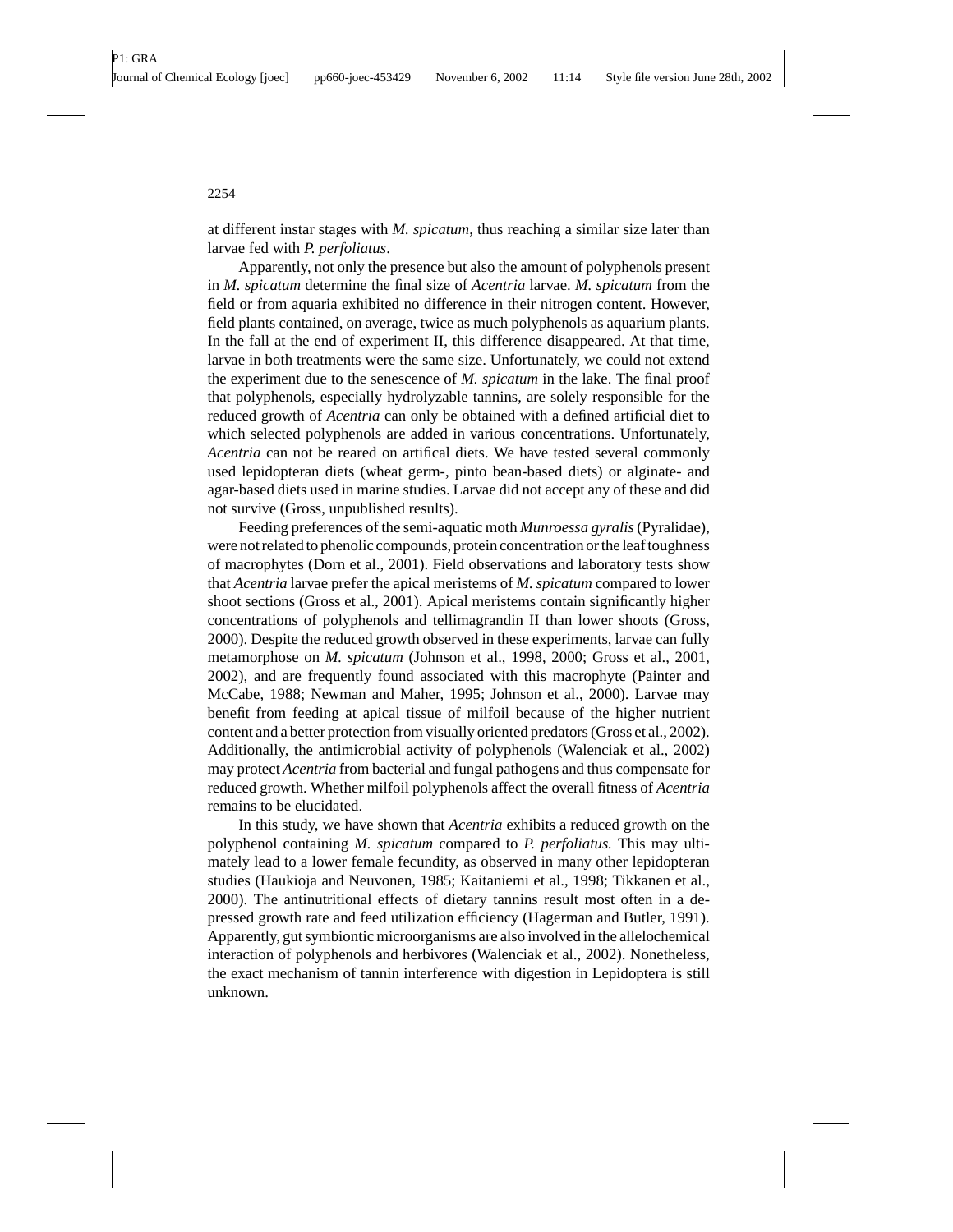*Acknowledgments*—This work was supported with a grant to SFB 454/E. M. Gross by German Science Foundation (DFG). We gratefully acknowledge Claudia Feldbaum and Petra Merkel for analyzing the plant samples. Sue Glaschke-Hardcastle polished up the English. Two anonymous referees improved a previous version of this manuscript.

#### **REFERENCES**

- APPEL, H. M. and SCHULTZ, J. C. 1994. Oak tannins reduce effectiveness of thuricide (*Bacillus thuringiensis*) in the gypsy moth (Lepidoptera. Lymantriidae). *J. Econ. Entomol.* 87:1736–1741.
- BENREY, B. and DENNO, R. F. 1997. The slow-growth-high-mortality hypothesis: a test using the cabbage butterfly. *Ecology* 78:987–999.
- BOLSER, R. C., HAY, M. E., LINDQUIST, N., FENICAL, W., and WILSON, D. 1998. Chemical defenses of freshwater macrophytes against crayfish herbivory. *J. Chem. Ecol.* 24:1639–1658.
- CYR, H. and PACE, M. L. 1993. Magnitude and pattern of herbivory in aquatic and terrestrial ecosystems. *Nature* 361:148–150.
- DORN, N. J., CRONIN, G., and LODGE, D. M. 2001. Feeding preferences and performance of an aquatic lepidopteran on macrophytes: plant hosts as food and habitat. *Oecologia* 128:406–415.
- FEENY, P. 1970. Seasonal changes in oak leaf tannins and nutrients as a cause of spring feeding by winter moth caterpillars. *Ecology* 51:565–581.
- FEENY, P. P. 1976. Plant apparency and chemical defense. *Recent Adv. Phytochem.* 10:1–40.
- GROSS, E. M. 1999. Allelopathy in benthic and littoral areas: Case studies on allelochemicals from benthic cyanobacteria and submerged macrophytes. pp. 179–199, *in* INDERJIT, K. M. M. DAKSHINI and C. L. FOY (eds.). Principles and Practices in Plant Ecology: Allelochemical Interactions. CRC Press, Boca Raton, Florida.
- GROSS, E. M. 2000. Seasonal and spatial dynamics of allelochemicals in the submerged macrophyte *Myriophyllum spicatum* L. *Verh. Int. Verein. Limnol.* 27:2116–2119.
- GROSS, E. M., MEYER, H., and SCHILLING, G. 1996. Release and ecological impact of algicidal hydrolyzable polyphenols in *Myriophyllum spicatum. Phytochemistry* 41:133–138.
- GROSS, E. M., JOHNSON, R. L., and HAIRSTON, N. G., JR. 2001. Experimental evidence for changes in submersed macrophyte species composition caused by the herbivore *Acentria ephemerella* (Lepidoptera). *Oecologia* 127:105–114.
- GROSS, E. M., FELDBAUM, C., and CHOI, C. 2002. High abundance of of herbivorous Lepidoptera larvae (*Acentria ephemerella* Denis & Schiffermüller) on submerged macrophytes in Lake Constance (Germany). *Arch. Hydrobiol.* 155:1–27.
- HAGERMAN, A. E. and BUTLER, L. G. 1991. Tannins and lignins, pp. 355–388 *in* G.A. Rosenthal and M.R. Berenbaum (eds.). Herbivores, Their Interaction with Secondary Plant Metabolites, Vol. 1. The Chemical Constituents, 2nd ed. Academic Press, San Diego California.
- HAUKIOJA, E. and NEUVONEN, S. 1985. The relationship between size and reproductive potential in male and female *Epirrita autumnata* (Lep., Geometridae). *Ecol. Entomol.* 10:267–270.
- JOHNSON, R. L., GROSS, E. M., and HAIRSTON, N. G., JR. 1998. Decline of the invasive submersed macrophyte *Myriophyllum spicatum* (Haloragaceae) associated with herbivory by larvae of *Acentria ephemerella* (Lepidoptera). *Aquat. Ecol.* 31:273–282.
- JOHNSON, R. L., VAN DUSEN, P. J., TONER, J. A., and HAIRSTON, N. G., JR. 2000. Eurasian Watermilfoil biomass associated with insect herbivores in New York. *J. Aquat. Plant Manage.* 38:82–88.
- KAITANIEMI, P., RUOHOMAKI, K., OSSIPOV, V., HAUKIOJA, E., and PIHLAJA, K. 1998. Delayed induced changes in the biochemical composition of host plant leaves during an insect outbreak. *Oecologia* 116:182–190.
- KUBANEK, J., FENICAL, W., HAY, M. E., BROWN, P. J., and LINDQUIST, N. 2000. Two antifeedant lignans from the freshwater macrophyte *Saururus cernuus*. *Phytochemistry* 54:281–287.